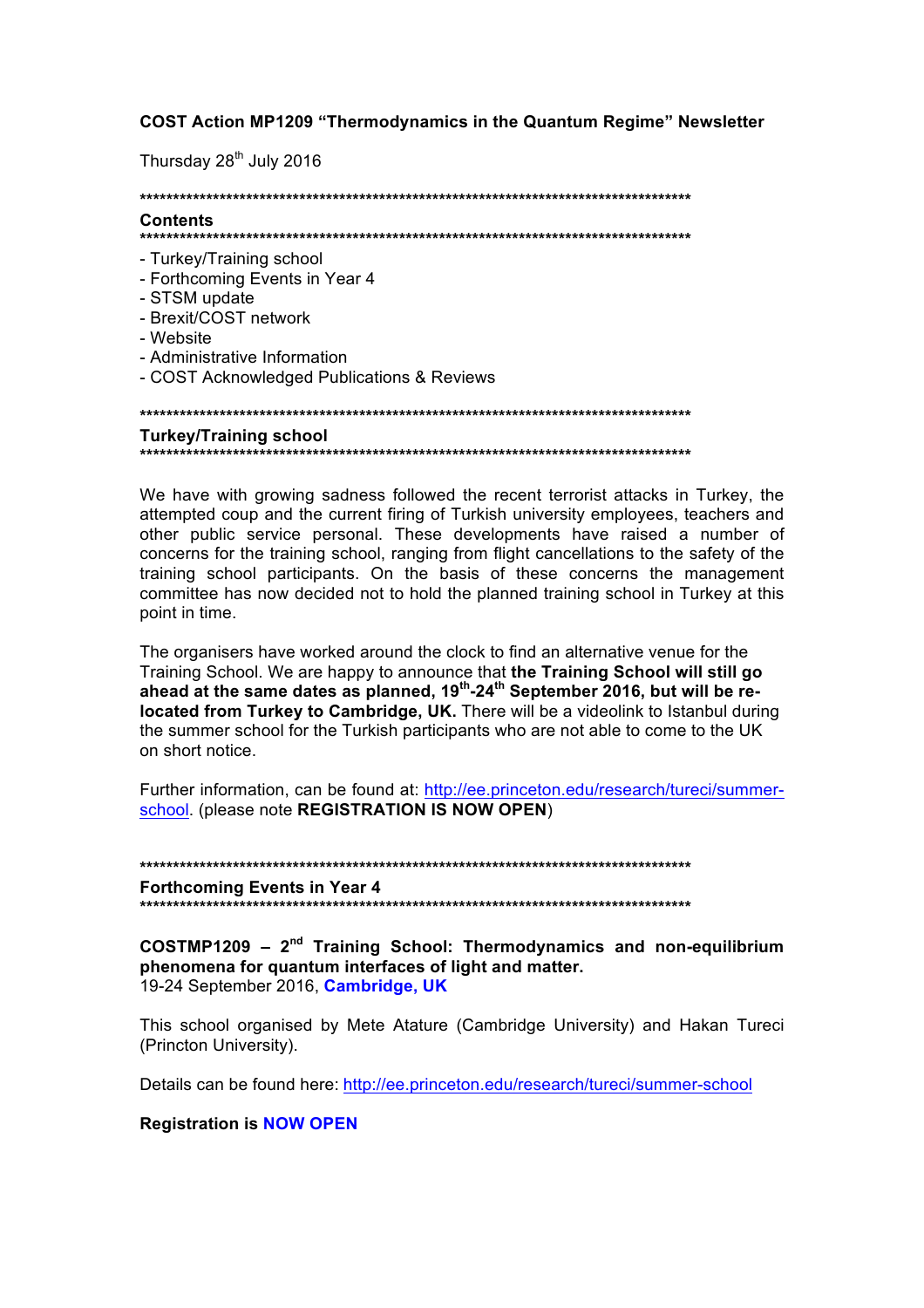There are 60 trainee places available for the school, with funding from the COST network and other sources available for ca 40 participants. Registration is NOW **OPEN** and places will fill quickly, so please do not delay if you are interested in attending. A non-reimbursable registration fee of €150 is requested upon registration. If payment is not possible, please still register explaining the exceptional circumstances in the comments box. The organizing committee will then assess your circumstances and decide if a registration fee waiver is possible.

COST funding will be available for a limited number of participants. Please acknowledge in the comments box upon registration if you would like to be considered for COST funding. COST reimbursement invites will be sent out in late August.

# **COSTMP1209 - 5th Quantum Thermodynamics Conference**

13-17 March 2017, Oxford, UK.

This event will be organized by Felix Binder, Fabio Anza, Cormac Browne (University of Oxford) and Luis Correa, Pietro Liuzzo-Scorpo and Gerardo Adesso (University of Nottingham).

The webpage for this conference is in construction. Please save the date.

## **STSM Update**

STSM call 13 has now closed and 4 applications have now been approved.

The next STSM call opens on the 16<sup>th</sup> August and applications must be received by 30<sup>th</sup> August. STSM applications are a competitive process so, if you are considering applying, please give yourself the best chance of success by ensuring your project description is as strong as possible.

Further details of this and future calls can be found on the website http://blogs.exeter.ac.uk/qut/

**Brexit/ COST MP1209** 

The "Thermodynamics in the quantum regime" network is chaired by the UK and funded through the pan-European COST office grant MP1209. http://www.cost.eu/COST Actions/mpns/MP1209

Network participants may therefore wonder how the recent referendum vote of the UK to leave the EU impacts on the network operation. I am writing to confirm that there will be no impact of this vote on the operation of our COST network. I.e. the organisation of events, participation of researchers, and the reimbursement rules will continue in the same form as before.

http://www.cost.eu/media/newsroom/Impact-of-UK-referendum-on-COST-programme

It is clear that the academic community in the UK is strongly pro-EU, given the obvious benefits of scientific cooperation across borders. I would like to add that the referendum is demoncractic vote by the British public that must be and is taken seriously by UK politicians. However, the time-scale of working out what a so-called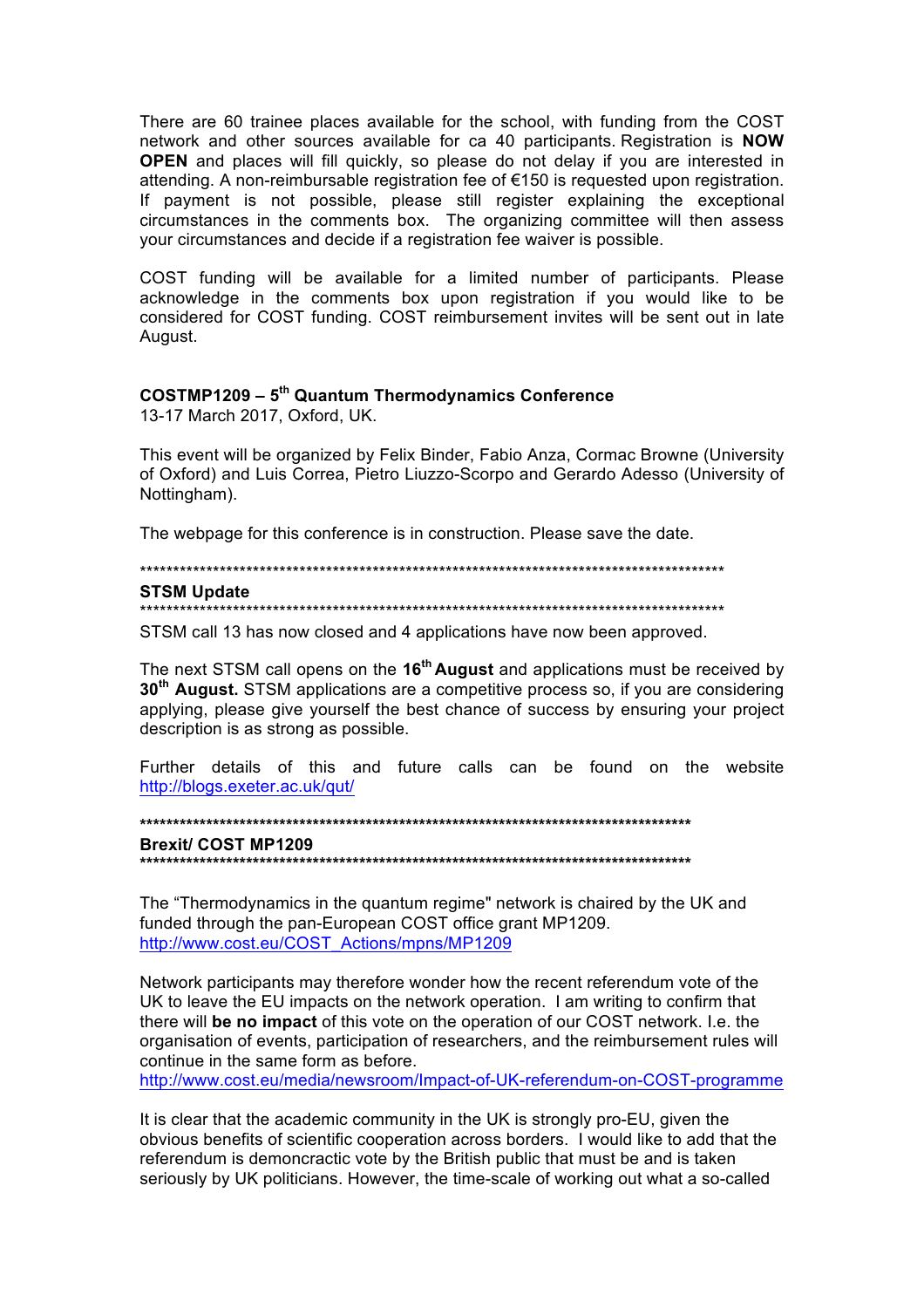Brexit could practically look like and the start of implementing any changes is expected to be long-term. Until the UK leaves the EU the UK will continue to contribute to and be a full partner in Horizon2020 and other European research programmes.

Best wishes, Janet

## Website

## 

The COST MP1209 website will be updated in the upcoming weeks. This will include the 'join us' page where we have been having difficulties. Please check regularly for further information. In the meantime, please send any queries to the Project Administrator, Sandra Howsley at costmp1209@gmail.com

#### 

## **Administrative Information**

## 

Please send any items for inclusion in the next newsletter to Sandra Howsley at costmp1209@gmail.com.

#### 

## **COST Acknowledged Publications**

#### 

The following COST acknowledged publications have been notified to us since the last newsletter. Please send details of any new COST acknowledged publications to costmp1209@gmail.com.

- $1$ Alicki, R. Unified Quantum Model of Work Generation in Thermoelectric Generators, Solar and Fuel Cells. Entropy 18, 210 (2016).
- $2<sup>1</sup>$ Bruschi, D. E. & Fuentes, I. Thermodynamics of relativistic quantum fields: extracting energy from gravitational waves. arXiv:1607.01291v2 [quant-ph]  $(2016).$
- $3<sub>1</sub>$ Cifuentes, A. A., Nicacio, F., Paternostro, M. & Semião, F. L. Nonequilibrium properties of trapped ions under sudden application of a laser. Phys. Rev. A 94, 013406 (2016)
- $4.$ Huber, F. & Gühne, O. Characterizing Ground and Thermal States of Few-Body Hamiltonians. Phys. Rev. Lett. 117, 010403 (2016).
- $5<sub>1</sub>$ Mehboudi, M., Moreno-Cardoner, M., De Chiara, G. & Sanpera, A. Thermometry Precision in Strongly Correlated Ultracold Lattice Gases. New J. Phys. 17, 055020 (2015).
- 6. Pigeon, S., Fusco, L., Xuereb, A., De Chiara, G. & Paternostro, M. Thermodynamics of trajectories and local fluctuation theorems for harmonic quantum networks. New J. Phys. 18:013009 (2016).